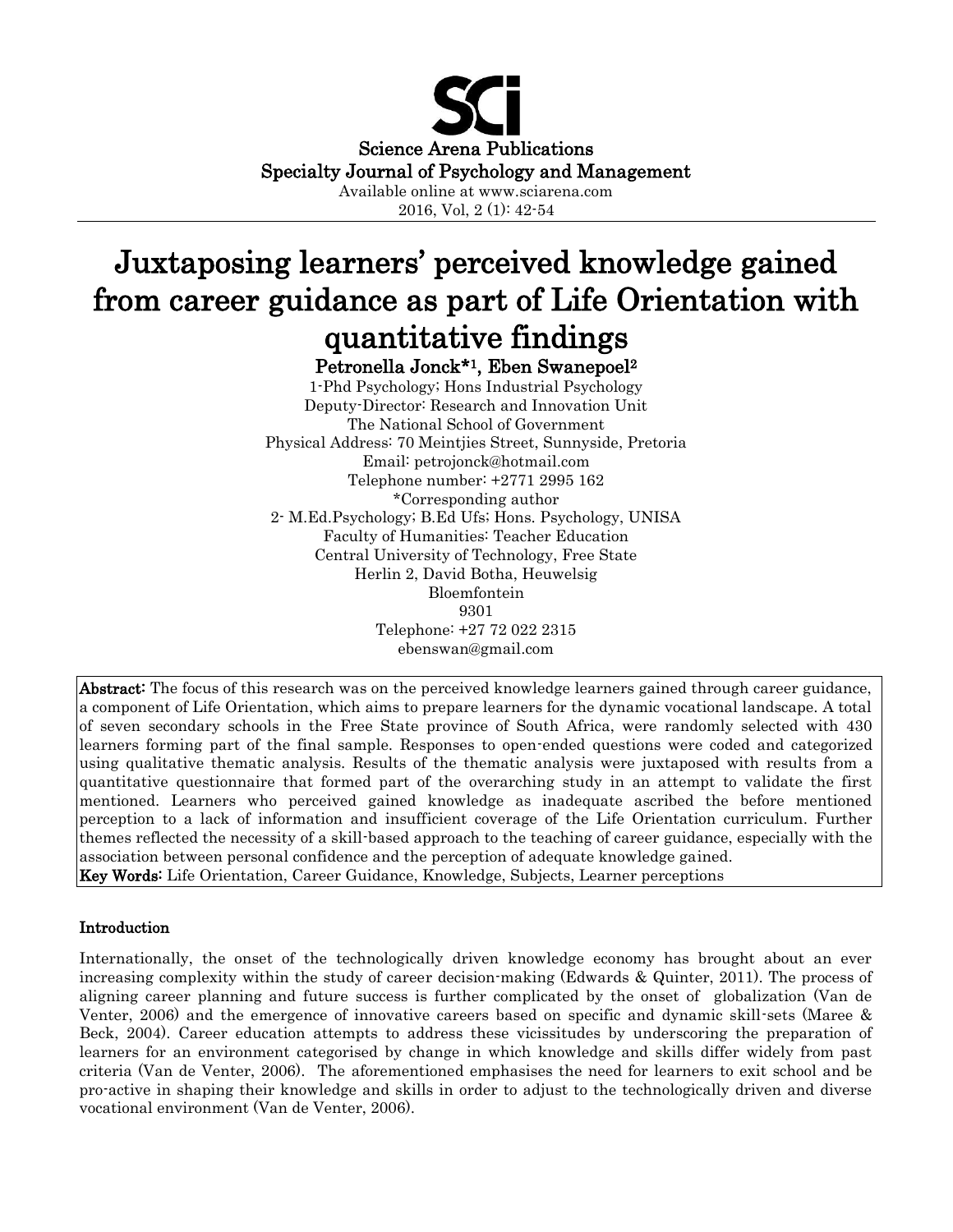#### Specialty Journal of Psychology and Management, 2016, Vol, 2 (1): 42-54

At a national level, the historical implications of apartheid has given rise to an additional dimension to an already complex issue, with the restoration of past inequalities leading to a more specialized need for programme implementation during the secondary schooling phase (Bholanath, 2007). The South African Department of Basic Education recognized diversity as a central component to career guidance programmes at secondary school level. However, complications ascribed to discrepancy in the educational backdrop of the teachers, as well as the diverse needs of the learners' as a result of various cultural backgrounds persist (Prinsloo, 2007). Bholanath (2007), in line with the Curriculum and Assessment Policies for Life Orientation (Department of Basic Education, 2011), highlighted the necessary conditions for vocational choices to be based on not only information about careers, but also knowledge about alternative options, motivation to choose, as well as freedom of choice. Jacobs (2011) elaborated further by arguing that negative attitudes must be eradicated from both the teacher and learners for career guidance programmes to foster meaningful change, and that the voice of the learners should form a critical step in deciding which themes to explore during the Life Orientation process.

Current research corroborate the aforementioned recommendations, indicating that there is a paucity of career guidance research with specific reference to the perspective of learners (Mittendorf, Den Brok & Beijaard, 2010). The importance of a learner-centric approach stems from the fact that while the facilitator must interpret the curriculum policy directives and have sufficient knowledge to provide optimal career guidance (Magano, 2011), it is the manner in which the learner receive the information that ultimately contributes towards significant change (Pillay, 2012). Theoretically, the implementation of Life Orientation reflects the ideals of instilling knowledge for learners to become dynamic citizens (Magano, 2011). However, the practical reality thereof is constantly interrogated and scrutinized (Jacobs, 2011). The question arises as to whether the learners feel confident with their subject and future career choices, and whether these choices are adaptable to the ever-changing needs of the labour force (Coetzee & Esterhuizen, 2010). As learners are ultimately the focus of Life Orientation, the gap between theory and practice can only fully be bridged when understood from the vantage point of how learners perceive the knowledge they have gained, which in turn provides critical direction for facilitators and stakeholders in interpreting and creating current and future policies and textbooks thus promote knowledge transfer.

In light of the above, the aim of this study was to explore the perceived knowledge gained through focussing on learner narratives. With subject selection taking place at the end of grade 9, it is crucial that learners feel confident in their subject picks, and in turn that these choices are based on sufficient knowledge about the world of work. In this process, the pro-active stance of learners is reflected as the cornerstone to becoming pro-active citizens within the community (Coetzee & Esterhuizen, 2010) where their skills are dynamic and aligned with the needs of the changing workforce. This research subsequently forms the foundation to understanding why the teaching process of career guidance has not led to the desired effect in practice, and to identify factors which inform not only successful teaching, but also more optimal approaches to interpreting and creating current and future policies at schooling level.

#### Contextualisation

The implementation of life orientation within the core curriculum in South Africa aims to enhance learners' holistically functioning, encompassing the physical, emotional, and psychological components of growth (Jacobs, 2011). As part of the aforementioned, one of the areas explored within the subject is career guidance, engaging the learner in a knowledge transfer environment that enhances their understanding and knowledge as a means to making informed decisions regarding their subjects and the world of work (Chiresche, 2006). The subject area is also parallel to similar programmes implemented internationally which underscore life skills training.

On a macro scale level, Life Orientation aims to contribute towards promoting social justice and the moulding of pro-active citizens within the South African contexts and their respective communities (Department of Basic Education, 2011). During grade 9 learners choose their subject electives which will form part of their learning profile for the following three years of the Further Education and Training Phase (Grade 10 to 12). These subjects will in turn provide the platform for decision-making related to future career choices and access to higher education institutions. It is consequently critical that grade 9 learners be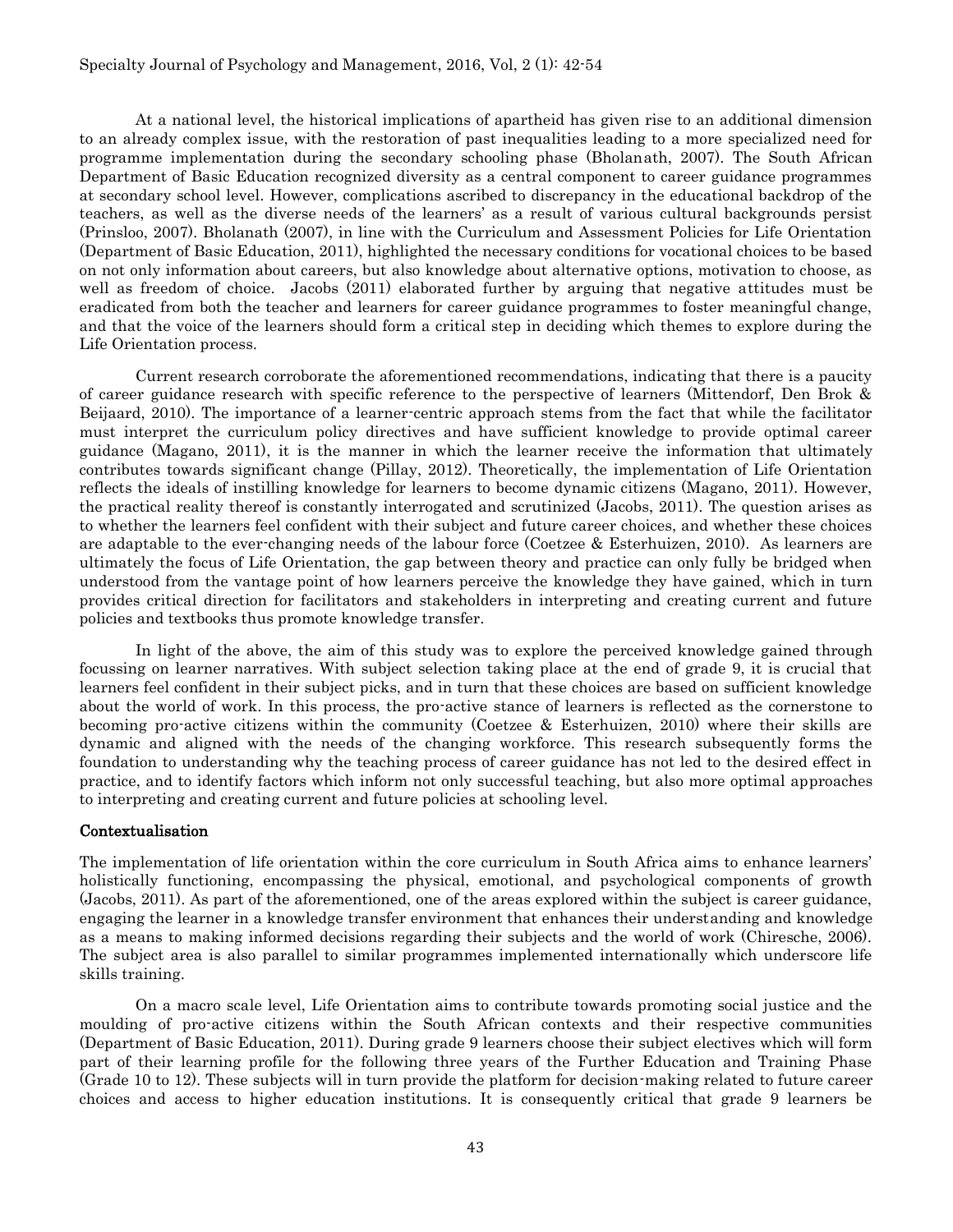equipped with enough information related thereto (Van de Venter, 2006: 4) as well as them perceiving the information gained as adequate to make informed choices. During grade 9 a total of 11 hours is allocated for career guidance, with 28 hours allocated in total from grade 7 to 9. Focus areas at grade 9 level include subject choices and careers, preparing to become lifelong learners, study and funding information, time management, alternative options, reading and writing for different purposes, and knowledge about the vocational environment. The context of this study is based within the framework of grade 10 learner's reflecting on the process of Life Orientation, with specific reference to the facet of career guidance (Department of Basic Education, 2011).

## Theoretical underpinning

Career guidance within South Africa has greatly been influenced by international theories, with the theory of Holland being apparent at local level (Rooth, 2005). As such, the context of career guidance in Life Orientation can be based on the principles of Holland's career choice framework (Department of Basic Education, 2011), and is used as the curriculum theoretical underpinning during the implementation of the world of work, the career guidance counterpart of the subject. An examination of the grade 7 to 9 policy documents emphasizes the teaching of strengths, weaknesses, interests and the typologies of Holland's theory discussed underneath.

Core to Holland's theory is the congruence of alignment between the profile of the individual and that of the work environment. This alignment would then provide a better sense of job satisfaction and stability on part of the employee (Allen, 2005). Personality is typed under six categories, namely realistic, investigative, artistic, social, enterprising, and conventional. The work environment is in turn categorised under the same aforementioned typologies, with which the individual is then aligned in order to enhance career planning and choices (Mubiana, 2010).

However, with the shifting from a standardized and predictable work environment to a dynamic and changing structure critique towards the relevance of matching interests with the vocational environment have come to the fore (Stead & Watson, 2006). The external socio-political structure of a country becomes a salient factor when structuring career developmental programs, and it is argued that the theoretical grounding thereof must underscore the importance of the individual's socio-economic and cultural context, and not merely standardized (Mubiana, 2010). This is an important factor when exploring the theoretical underpinning of career guidance within the use of Life Orientation policies. The aforementioned emphasizes the need to see the theory as an integrated part of the final career planning programme, especially as underscored by the unequal distribution of resources due to South Africa's apartheid past (Coetzee & Esterhuizen, 2010).

## Research methodology

Within the scope of this article, a qualitative research design was implemented to elaborate on learners' perception about the knowledge that they have gained as a result of career guidance.

## **Participants**

Selection of participants took place within the Magaung area in the Free State Province of South Africa. Utilizing a two-tailed data collection method, a total of 430 participants formed part of the final sample. A total of 390 questionnaires with qualitative responses were used after it was decided that only public schools will be used. Distributed between 155 males and 274 females, the majority of respondents were between the ages of 15 and 17 with Afrikaans as the dominant language at native level as indicated by 235 respondents. Of the final sample, 165 respondents spoke an indigenous language while 30 indicated English as their native language. The majority of participants were categorized under middle socio-economic strata, while 29 were placed under high and 22 under low socio-economic status.

## Procedure

A list of secondary schools within Mangaung, Free State obtained from the Department of Education provided the base for random sampling ascribed to the fact that every 5th school on the list was selected. A total of 7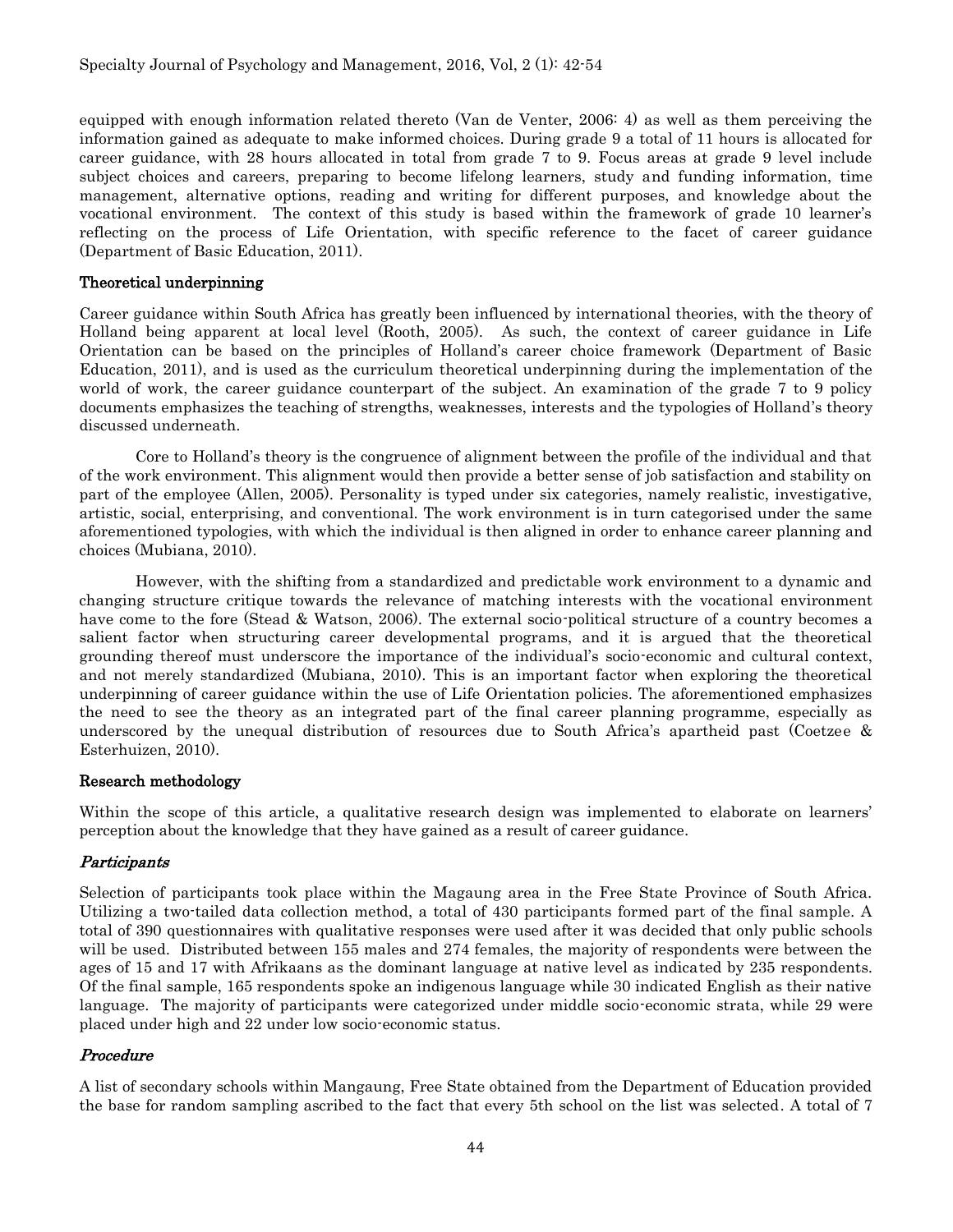schools formed part of the study as some opted against participation. Schools were approached and the Principal's provide consent, after which consent forms and the data collection instrument were given to the Grade 10 learners. There is convenience sampling in how the data collection was dependent on the availability of the learners on the specific day of the hand-outs. With the intake, a final sample of 430 respondents formed part of the sample.

#### Data Collection Instrument and analysis

Five open-ended questions were used to elicit the views and perspectives of learners through written narratives. An example of one of the questions, and the question used for this paper specifically, was: '*Do you* feel you have gained enough knowledge from life orientation that you can make informed subject choices? Please motivate your answer?". A large amount of data was accumulated, and for that reason the focus of this paper will be centred on the narratives pertaining to the perceived knowledge gained on part of the Learners during the teaching of Life Orientation.

Qualitative thematic analysis informed the analysis of the narratives provided by the respondents. Themes emerged through the process of induction and were categorized further under main and subthemes through recursive processes. The data analysis was performed by two statistical analysts, and was confirmed by the main researcher to achieve consensus. To increase the rigor of the data analysis findings were juxtaposed with data from the overarching quantitative study.

The quantitative questionnaire that was used in the main study is a 25 item self-reporting instrument covering five categories on a four-point Likert-type scale  $(1 = \text{Always}; 2 = \text{Frequently}; 3 = \text{Sometimes}; 4 = \text{Frequently}; 4 = \text{Frequently}; 5 = \text{Simpling}$ Never). The categories covered include service delivery (e.g. My life orientation teacher teaches us study methods to study more effectively), personal confidence (e.g. I am confident that I will be able to choose a study field from a list of potential study fields that I am considering), completion of personality inventories (e.g. I have done a personality versus job questionnaire), overall knowledge of career path (e.g. I know what I want to do after school) and overall satisfaction with subject choices (e.g. I have chosen the correct subjects). The data collection instrument also included a section to gather biographical information. Pilot study results indicated a Cronbach Alpha reliability coefficient of 0.86 and the main study's reliability was 0.85.

## Ethical consideration

Permission to perform research within schools in Mangaung, Free State, was obtained from the Department of Basic Education. Consent within the school was obtained from the principal and then the parents and or legal guardian of the learners. After the needed gatekeepers consent was obtained, the learners had to provide the final level of consent in order to take part in the research. Due to the respondents being minors, consent needed to be obtained at various levels before research could commence. No deception took place, with the aim, purpose and outcomes of the study being explained fully to all stakeholders before the onset of data intake. It was also emphasized that participation is done under full anonymity and that it is not obligated to take part.

## Results

A total of 399 questionnaires with qualitative responses were captured, however it was decided to analyse only the responses of the learners from public schools. The final total sample was 390. Respondent's responses were first categorized according to whether or not they felt they gained enough knowledge from the subject life orientation with reference to career guidance, and then further coded within these broad categories. Three categories were used for the first coding: Yes, No and Other (including ambivalent, somewhat and unsure). There were 34 respondents who did not respond to this question, and thus the total number of responses for this question was n=356. Of this total, 241 indicated they did gain enough knowledge (67%), 93 who did not gain enough knowledge (26%) and 22 who were coded as Unsure (7%).

Respondents were requested to motivate their answer, which were coded to foster in-depth understanding of their responses. Within the category of students who indicated yes, there were 21 learners (9%) who did not provide motivations or who provided motivations that were irrelevant or not interpretable.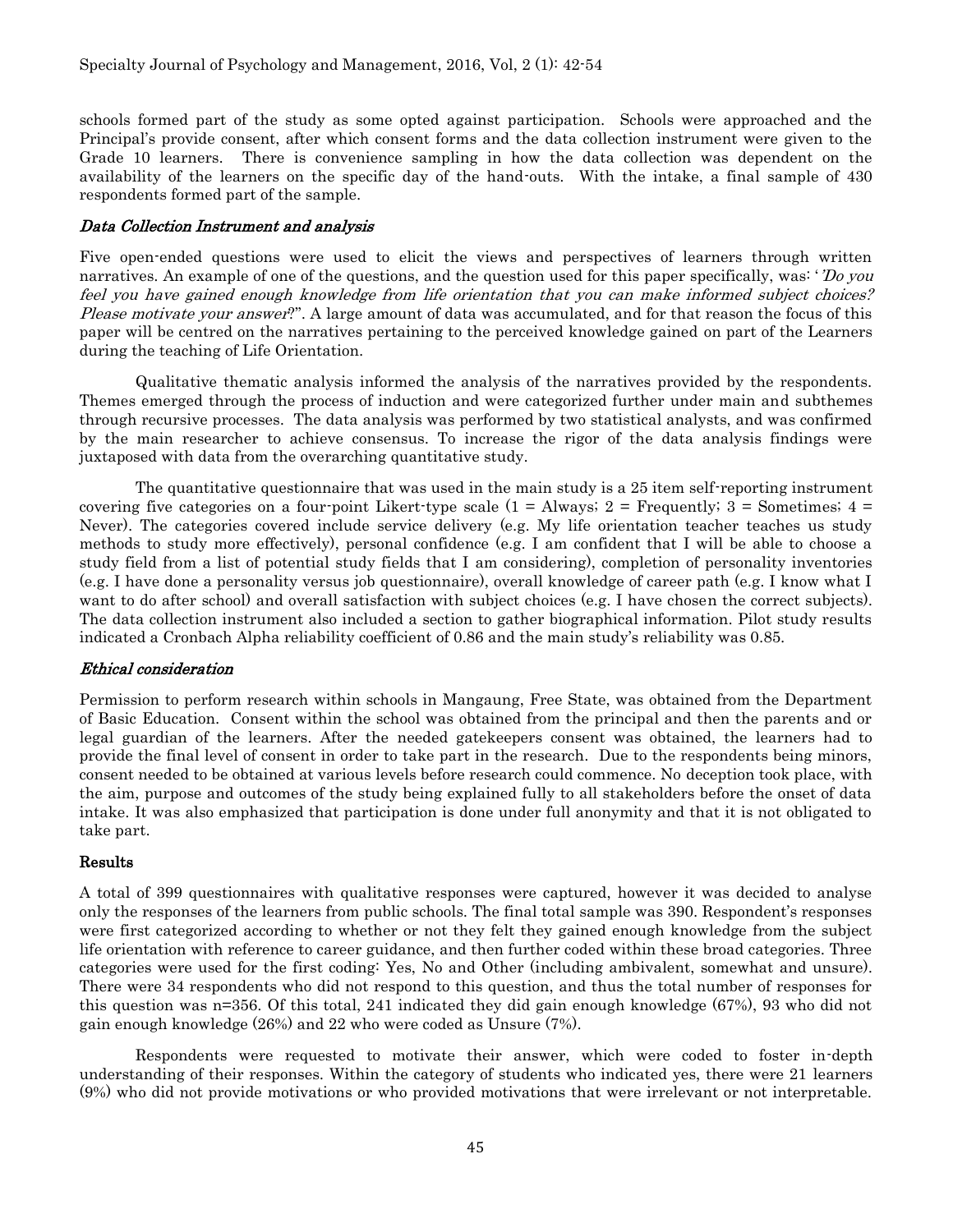The graph below illustrates the percentage of learners who indicated that the knowledge they gained was adequate for each of the motivational categories.



**Figure 1: Motivations related to adequacy of knowlegdge gained from career guidance**

The table below presents each coding category with a brief description of the types of responses coded along with examples of typical responses from respondents.

| Code for<br>activity/role | Description                                                                                                                                                                                                                                                                                                                           | Examples <sup>1</sup>                                                                                                                                                                                                                                                                                                                                                                         |
|---------------------------|---------------------------------------------------------------------------------------------------------------------------------------------------------------------------------------------------------------------------------------------------------------------------------------------------------------------------------------|-----------------------------------------------------------------------------------------------------------------------------------------------------------------------------------------------------------------------------------------------------------------------------------------------------------------------------------------------------------------------------------------------|
| Information on careers    | This category of responses included learner<br>motivations that related to the knowledge<br>they gained on careers and jobs, in<br>particular how their subject choices relate<br>to their future careers. This category<br>excludes references to their intended field<br>of study (see category "Information on<br>studies" below). | "Yes, I know to take mechanical<br>technology and maths to become an<br>engineer"<br>"Yes! Life orientation has taught us<br>many things. We know if we want to<br>become a doctor which subjects<br>should we take"<br>"Yes I choose subjects that will lead<br>me to my dream job and LO helped<br>me with that"                                                                            |
| Information on subjects   | This category of responses included learner<br>motivations that related to the information<br>they received about the subjects they were<br>choosing, in particular what the content of<br>the subject is.                                                                                                                            | "Yes because our LO teacher taught<br>us about different kinds of subjects<br>before we chose them"<br>"Yes, I think she helped us enough<br>with the subjects. She told us about<br>the different subjects and which ones<br>will be the best"<br>"Yes; I gained enough knowledge<br>resulting in the subjects that I<br>choose because he told us what to<br>expect and what not to expect" |

Table 1: Coding categories of learners' narratives who perceived knowledge as adequate

 $\overline{a}$ 

<sup>&</sup>lt;sup>1</sup> All quotes by the learners are captured as written on the survey by the learner. No corrections have been made to spelling grammar and/or punctuation.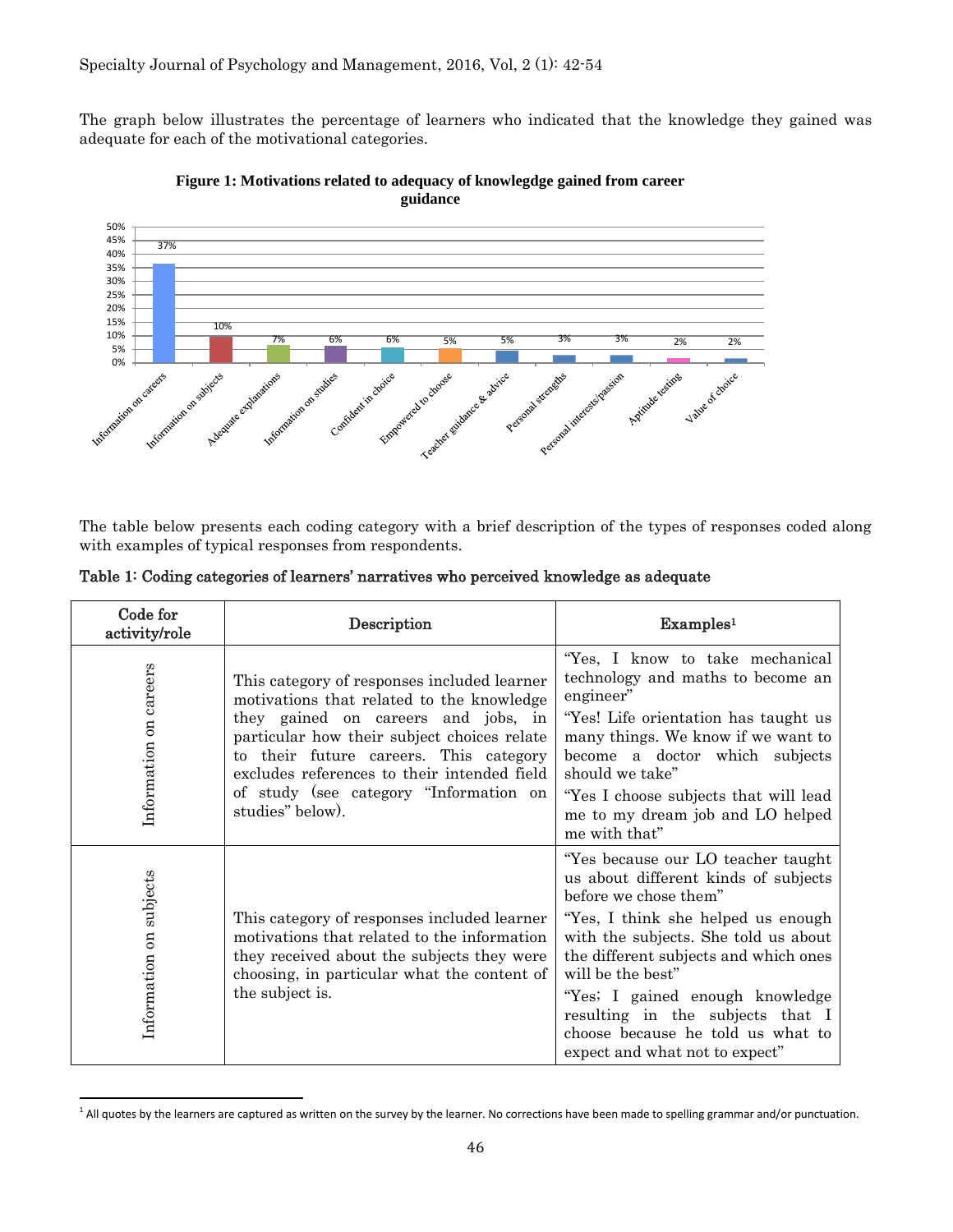| explanations<br>Adequate | This category of responses included<br>information that explained choosing how to<br>choose subjects in a clear, thorough<br>manner. In particular learners referred to<br>the LO books in this regard.                                                                                                                                      | "Yes, the book explain the choices<br>that we can make well"<br>"The life orientation book has a lot of<br>motivational answers and I gained<br>enough knowledge to make informed<br>decisions"                                                                                                                                                                                                                                        |
|--------------------------|----------------------------------------------------------------------------------------------------------------------------------------------------------------------------------------------------------------------------------------------------------------------------------------------------------------------------------------------|----------------------------------------------------------------------------------------------------------------------------------------------------------------------------------------------------------------------------------------------------------------------------------------------------------------------------------------------------------------------------------------------------------------------------------------|
| Information on studies   | This category of responses included learner<br>motivations that related to the adequacy of<br>information on linking their subject choices<br>to their intended field of study at<br>university or college.                                                                                                                                  | "Yes, I now know which field I<br>should focus on. I know what I'm<br>going to study after school. In all<br>subject I have to choose, I have to<br>study very hard"<br>"Yes, because I know all the subject I<br>choose can get me into varsity"<br>"Yes, I think if you have chosen the<br>right subjects it will be easy to study<br>at university"                                                                                 |
| Confident in choice      | This category of responses links learner<br>confidence in the decisions they have made<br>to the adequacy of the information they<br>have been provided in LO. This category in<br>distinguished from the category below in<br>that it relates to their confidence in the<br>decision, rather than in their ability to<br>make the decision. | "Yes,<br>wonderful<br>$\bf{I}$<br>have<br>made<br>decisions<br>already<br>that<br>are<br>benefitting me. I have very good<br>marks so far"<br>"Yes, I feel I have because I'm happy<br>with the subjects I've chosen and I'm<br>enjoying most of them to the fullest!"<br>"Yes because I can be positive in<br>tests that we write or do what I<br>know or understand and I don't<br>regret taking the subject choices that<br>I made" |
| Impowered to<br>choose   | This category of responses links learners'<br>empowerment to make good decisions for<br>themselves to the adequacy of the<br>information provided. The focus in this<br>category is on the learners' ability to<br>choose, rather than their confidence in a<br>decision that has already been made.                                         | "Yes, they give us the necessary<br>knowledge to make decisions like<br>that"<br>"Yes, I feel I have gained enough<br>knowledge from life orientation that<br>Ι<br>can make informed decisions<br>regarding my subject choices"                                                                                                                                                                                                        |
| Personal strengths       | This category of responses includes<br>learners' link between the identification of<br>their own personal strength and having<br>received adequate knowledge to make<br>decisions. This category refers primarily to<br>"I have the knowledge to choose what I am<br>good at"                                                                | "Yes because not I know that which<br>subjects I am good at which makes<br>the subjects I've chosen a good<br>choice"<br>"Yes, because we chose according to<br>what we can do best"<br>"Yes because not I know that which<br>subjects I am good at which makes<br>the subjects I've chosen a good<br>choice"                                                                                                                          |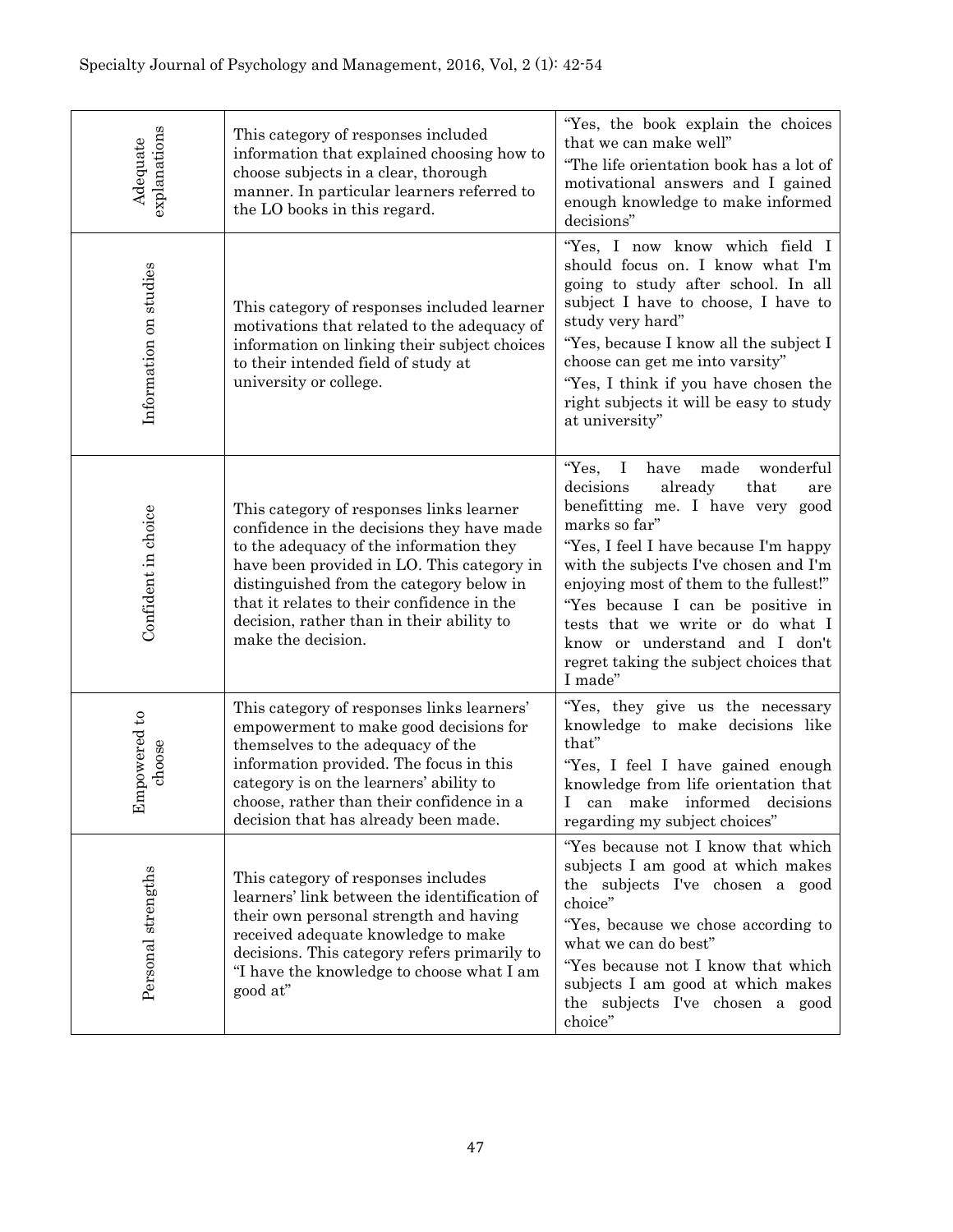| Personal interests<br>passions<br>and | This category of responses includes<br>learners' link between the identification of<br>their own personal interests and passions,<br>and having received adequate knowledge to<br>make decisions. This category refers to "I<br>have the knowledge to choose what I<br>love/enjoy". | "Yes. He made me realise<br>how<br>subjects<br>He<br>important my<br>are.<br>assisted me not to follow/do any<br>subject that I don't have any interest<br>in"<br>"Yes, I am good with drawing and I<br>have a passion how to draw or<br>design something"             |
|---------------------------------------|-------------------------------------------------------------------------------------------------------------------------------------------------------------------------------------------------------------------------------------------------------------------------------------|------------------------------------------------------------------------------------------------------------------------------------------------------------------------------------------------------------------------------------------------------------------------|
| and advice<br>guidance<br>Teacher     | This category of motivations refers<br>specifically to responses that mention the<br>teachers' role in providing guidance and<br>advice.                                                                                                                                            | "Yes, the advice was of great help. It<br>helped each of us as learners to<br>make the correct choices"<br>"Yes, she has helped me make right<br>subject choices"                                                                                                      |
| Aptitude testing                      | This category refers to the aptitude tests<br>learners completed. This self-knowledge is<br>perceived as adequate to guide the learners<br>in making their choices.                                                                                                                 | "Yes, she also helped us with an<br>aptitude test and tells us how to<br>handle our subjects"<br>"Yes, now I have enough knowledge<br>about my personality and likes and<br>dislikes that I can make confident<br>subject choices"                                     |
| Value of choice                       | This category of responses includes the<br>learners' perceived personal value of the<br>choice they have made linked to the<br>perception of the adequacy of the<br>information and knowledge provided to<br>them in LO.                                                            | "Yes, I can now make decisions<br>regarding my subject choices. I can<br>see how important they are and the<br>good they will do me"<br>"Yes, because you can see what<br>subjects to take and what subjects<br>you don't have to take to become<br>something one day" |

In addition to the themes above, there were a limited number of motivations why information was inadequate mentioned by 1% or fewer of the learners.

Within the category of students who indicated no, there were 5 learners (5%) who did not provide any reasons or who provided information that were irrelevant or not interpretable. Figure 2 below indicates the percentage of respondents who indicated that the knowledge they gained was inadequate for each of the motivational categories.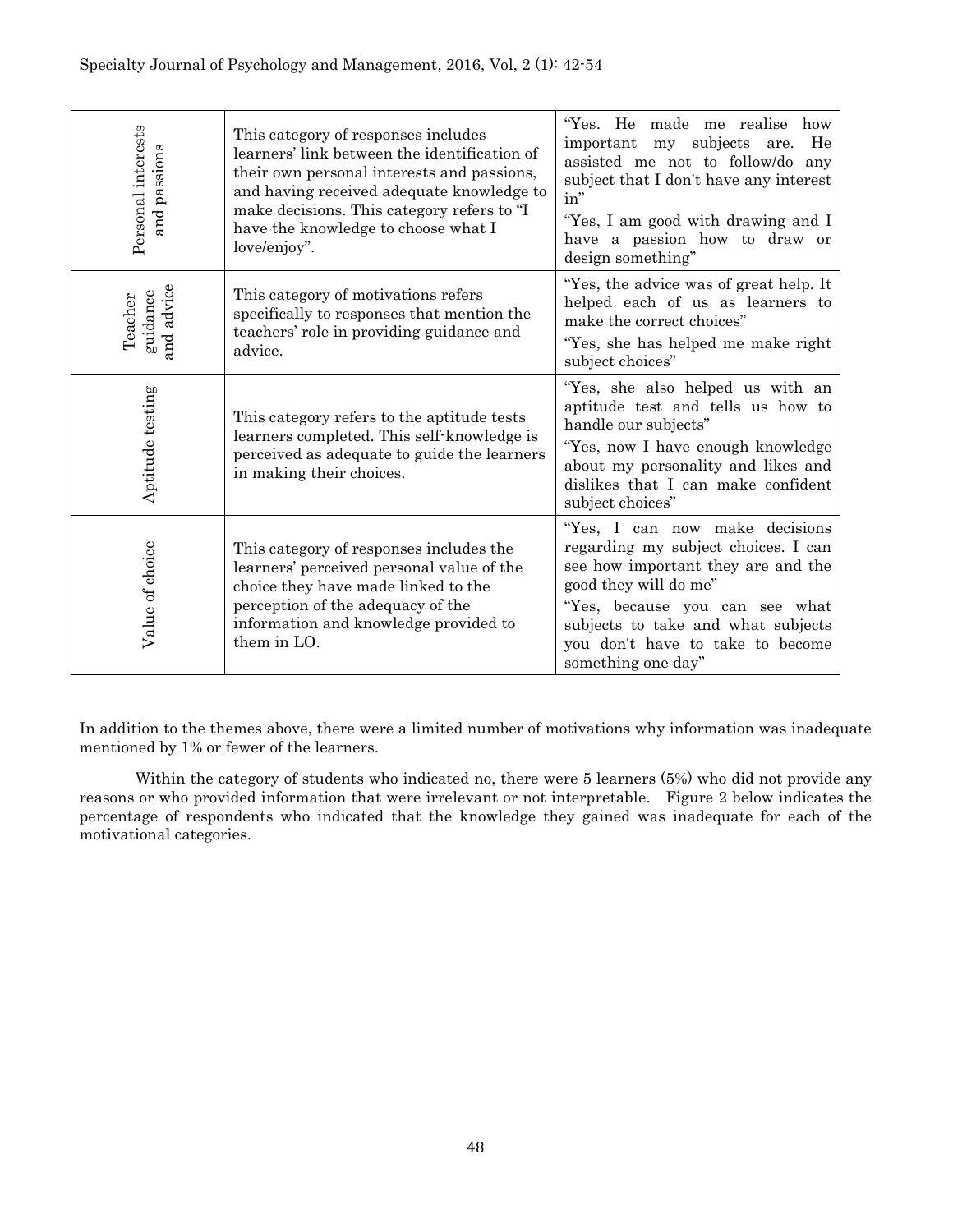

# **Figure 2: Motivations related to adequacy of knowlegdge gained from career guidance**

The table below presents each coding category with a brief description of the types of responses coded along with examples of typical responses from the learners.

| Code for<br>activity/role    | Description                                                                                                                                                                                                                    | Examples <sup>2</sup>                                                                                                                                                                                                                                                                                                                                                                                                                                                        |
|------------------------------|--------------------------------------------------------------------------------------------------------------------------------------------------------------------------------------------------------------------------------|------------------------------------------------------------------------------------------------------------------------------------------------------------------------------------------------------------------------------------------------------------------------------------------------------------------------------------------------------------------------------------------------------------------------------------------------------------------------------|
| Not covered in LO            | This category of responses includes learner<br>comments that indicated the knowledge<br>obtained from LO related to careers and<br>subject choice was inadequate due to the fact<br>that these topics were not covered in LO.  | "No, not really because our school has<br>not yet gave us access to find out<br>about our subject choices either than<br>internet"<br>"No haven't received and knowledge<br>from my life orientation teacher at all<br>ever!!!<br>Nothing<br>what<br>about<br>SO<br>choosing or anything to do with<br>subjects!!!"<br>"No, we never talk about our job<br>options and the subjects we need"                                                                                 |
| Require additional knowledge | This category of responses includes learner<br>comments that indicated learners did not<br>find the knowledge provided adequate, and<br>their motivations specifically mentioned the<br>inadequacy of the extent of knowledge. | "No, because I have received or gained<br>knowledge but it is not enough for me.<br>I want to gain more knowledge than I<br>will know that I had gained enough"<br>"No, I still have a few years of school"<br>left and I think that I do not have<br>enough knowledge to make informed<br>decisions"<br>"In the past year not<br>allot<br>of<br>information<br>was<br>given<br>to<br><b>us</b><br>concerning career choices or subject<br>choices so it's affecting me now" |

# Table 2: Coding categories of learners' narratives who perceived knowledge as inadequate

 $\overline{a}$ 

<sup>&</sup>lt;sup>2</sup> All quotes by the learners are captured as written on the survey by the learner. No corrections have been made to spelling grammar and/or punctuation.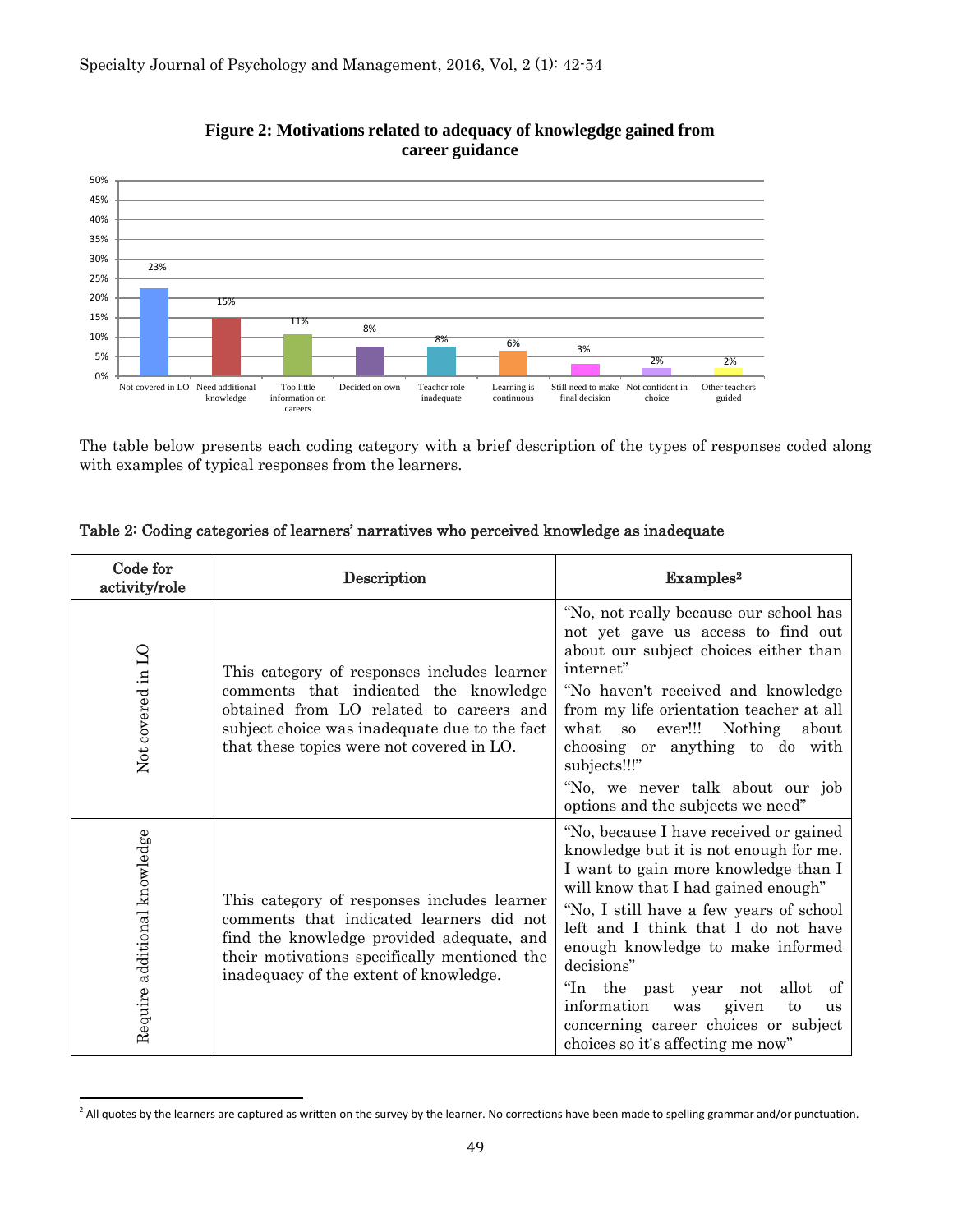| Too little information on<br>careers  | This category of responses includes learner<br>comments that indicated learners found the<br>information in LO inadequate because there<br>was an insufficient link between the work<br>covered and their future careers.                                                                                                                                                                                                                          | "No, they never told us much about<br>the subjects and why we should take<br>them for the jobs"<br>"No, because they don't inform us<br>about all the job choices. They just tell<br>us about the basic jobs like lawyers,<br>doctors and so on. So when it's time to<br>choose subjects it makes it hard for<br>us"<br>"No, I would have liked it more if I<br>was told more about the job that I<br>chose" |
|---------------------------------------|----------------------------------------------------------------------------------------------------------------------------------------------------------------------------------------------------------------------------------------------------------------------------------------------------------------------------------------------------------------------------------------------------------------------------------------------------|--------------------------------------------------------------------------------------------------------------------------------------------------------------------------------------------------------------------------------------------------------------------------------------------------------------------------------------------------------------------------------------------------------------|
| Decided on own                        | This category of responses includes learners<br>who indicated that the knowledge provided<br>was inadequate because they had already<br>made the decision on their own what their<br>choices would be.                                                                                                                                                                                                                                             | "I believe that I have not gained any<br>knowledge about making decisions<br>regarding my subject choices, because<br>I already knew how I should have<br>made my decisions"<br>"No, I had to choose my subjects<br>without the teacher telling me what to<br>take"                                                                                                                                          |
| Learning is continuous                | This category of responses includes learner<br>comments that indicated the knowledge<br>provided was not adequate because there is<br>still much to be learnt. Although this<br>category is situated within the group of<br>students<br>who<br>indicated<br>inadequate<br>knowledge the tone of the responses is not<br>negative per se. A sense of still wanting to or<br>expecting to learn more was communicated<br>in this group of responses. | "No, because learning can never be<br>enough so one must keep an open<br>mind to learn new things everyday of<br>one's life"<br>"No I still have to learn a lot and I<br>want to go to an Institution of Higher<br>Education."<br>"No, because I have more to learn<br>from them and use a lot of their<br>guidance from them"                                                                               |
| inadequate<br>eacher role<br>≅. A     | This category of responses includes learner<br>comments that indicated the teachers' role in<br>providing them with information was not<br>fulfilled. This includes learners who<br>indicated that teachers provided too little<br>information.                                                                                                                                                                                                    | "No, we didn't get much guidance so I<br>didn't feel like it were helpful"<br>"No, she does not help me at all and<br>she doesn't tell us good things"                                                                                                                                                                                                                                                       |
| Still need to<br>make final<br>choice | This category of responses includes learners<br>who have not yet made their final decision<br>about subject choices or their careers, the<br>information provided is inadequate from<br>their perspective as they still need to learn<br>more before being able to make the choice.                                                                                                                                                                | "No - because I'm still at an early<br>stage to make a final decision of my<br>subject choices"<br>"No I think we are too young to make<br>a discussion that will influence our<br>whole life"                                                                                                                                                                                                               |
| Not confident in<br>choice            | In contrast to the category above, this<br>category of responses includes learners who<br>have made a choice, but are not confident it<br>is the right choice. Their link to the<br>knowledge provided to them suggests they<br>did not have enough information to make the<br>right choices.                                                                                                                                                      | "No, I don't feel like that at the<br>would<br>moment. I<br>say that<br>the<br>knowledge I gained wasn't quite<br>effective, it doesn't give me that<br>confidence to make informed decisions<br>regarding<br>subject<br>choices.<br>my<br>$\perp$<br>haven't gained enough knowledge"                                                                                                                       |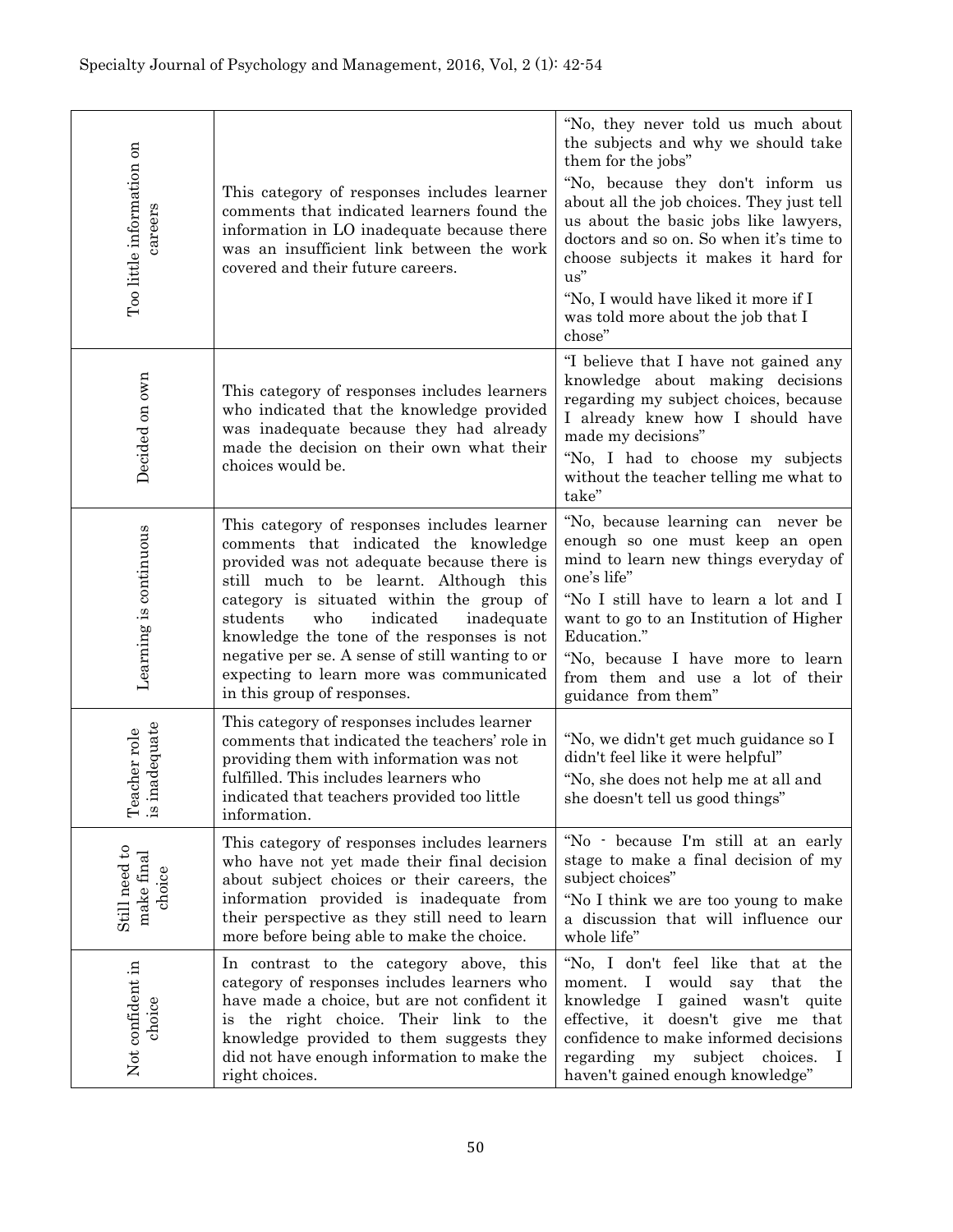| Other<br>teachers<br>assisted | This category of responses includes learner<br>comments that suggested it was not the LO<br>teacher who provided information or support<br>in this regard, but rather other teachers at<br>the school. | "She didn't help me but the teachers"<br>that were not supposed to did help<br>me" |
|-------------------------------|--------------------------------------------------------------------------------------------------------------------------------------------------------------------------------------------------------|------------------------------------------------------------------------------------|
|-------------------------------|--------------------------------------------------------------------------------------------------------------------------------------------------------------------------------------------------------|------------------------------------------------------------------------------------|

In addition to the themes above, there were a limited number of reasons why information was inadequate mentioned by only a small number of respondents. These subsume being unsure of personal direction, guidance not linked to personal strengths, conducting own research as well as parental guidance, subjects which to choose from are not in line with specific careers, the teachers attitude and lastly too soon to tell whether the information was adequate albeit it not.

Within the category of students whose responses were coded as Other  $(n=22)$ , there were 3 respondents (14%) who did not provide any motivations. The majority  $(N=19)$  of the learners (86%) in this Other category indicated that the knowledge they gained from the subject Life Orientation was somewhat adequate. Three main themes emerged from the coding of the responses in this category: inadequate information, lack of clarity/finality for the learner and the continuous nature of learning. Of the 22 students, there were 8 (36%) who indicated that the information they had gained was somewhat adequate, but that they would need and/or desire additional knowledge and information. Their responses included statements such as: "Not really enough, I still think I can gain more knowledge and learn more about subjects, job etc." and "I feel I have gained knowledge but not enough for me to make my own decisions". Aligned to the theme of additional knowledge is the set of responses from learners (n=3) that acknowledges that continuous learning is necessary, and therefore the knowledge provided in a classroom is not an end in and of itself: "I feel I have gained enough knowledge from Life Orientation to do research regarding my subject choices. Life Orientation itself has only guided me in what I must do to make informed decisions" and "I have gained some knowledge but I still have a lot more to gain".

The responses from a further three respondents (14%) suggested that they were not entirely confident in the direction chosen, or completely sure of their own personal career directions. This made it difficult for them to assess whether or not the knowledge gained was adequate or not. Responses typically coded here included: "I would said yes because I might have chosen the right subjects for myself but sometimes I think I made a mistake" and "With what I have learned in class I can more or less make an informed decision. At least I know that I am not going in the opposite direction of what I want". Finally, one student indicated that the subject choice packages (i.e. his options to choose from) were too limited (not relevant directly to the information provided by Life Orientation) and another indicated that they were given too few opportunities to get knowledge "Only one opportunity given at pupil and parent night after discussing my strong and weak points and intelligent tests to help subject/choice/job guidance".

In addition to the analysis of the qualitative responses, an integrated approach (analysing qualitative and quantitative data simultaneously) was also taken to increase the rigor of the analysis. This was done by using the broad categories of Yes, No and Unsure as levels of classification for comparing responses on selected quantitative responses from the main study. The selected quantitative questions were (i) "To which extent do you agree with the following statement: I know what I want to do after school"; (ii) "To which extent do you agree with the following statement: I have chosen the correct subjects" and (iii) the scores on the personal confidence scale.

There was a significant difference in the mean scores on the "I know what I want to do after school" item between respondents with varying levels of knowledge gained from Life Orientation classes  $(F = 7.481; p)$ < 0.05). The Tukey test in the Post hoc analysis indicated that in particular there were differences in mean scores between respondents who indicated they had gained enough knowledge and respondents who answered they had not gained enough knowledge from Life Orientation classes to make informed subject choices. The descriptive statistics show that respondents, who felt that they have gained enough knowledge from Life Orientation classes, were surer about what they want to do after school than individuals who felt they had not gained enough knowledge. This result is in the expected direction.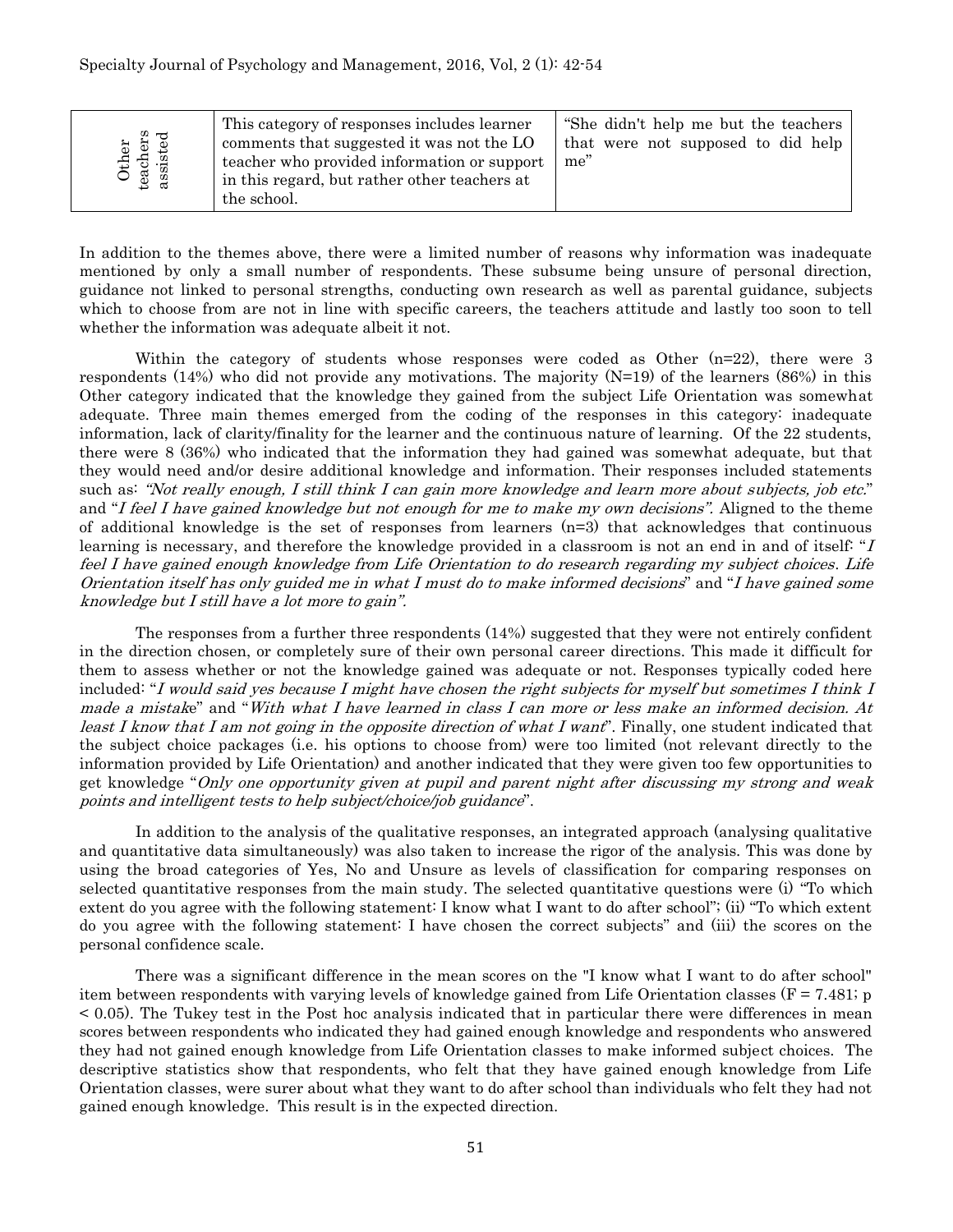There were no significant differences in the mean scores of the "I have chosen the correct subjects" variable between students with differing levels of knowledge gained from Life Orientation classes (F = 2.224; p > 0.05). Thus, students who felt that they had gained enough knowledge from Life Orientation classes, students who felt they had not gained enough knowledge, and students who were unsure, did not differ significantly in their confidence that they had chosen the correct subjects.

There was a significant difference in the mean personal confidence scores of respondents with differing levels of knowledge gained from Life Orientation classes ( $F = 12.188$ ;  $p < 0.05$ ). Post hoc analysis using the Tukey test indicated that in particular there were differences in mean personal confidence scores between respondents who felt that they had gained enough knowledge from Life Orientation to make the correct subject choices, and respondents who felt that they had not gained enough knowledge. The descriptive statistics shows that individuals who have gained enough knowledge from Life Orientation have higher levels of personal confidence. This result is also in the expected direction.

#### Discussion of the results

Of significant interest is the discrepancy between respondents who indicated that they did gain enough knowledge (67%) and those who indicated they gained inadequate knowledge (26%). In both cases the primary motivation behind the indications relate to content. Sufficient information about careers and subjects, as well as adequate explanations on part of the teacher and the textbook were primary reasons as to why respondents perceived the knowledge they gained as sufficient. In contrast, the respondents who perceived the knowledge gained as inadequate owed this to a lack of information on careers, a need for additional information and a deficiency of their choices reflected through Life Orientation itself. The implementation of a career guidance program cannot be restricted to a unison approach based on information that is expected to work optimally for multiple environments, but must take the personal aptitudes, personality, interests and self-concept of the learner into account in order to provide adequate and relevant information (Edwards & Quinter, 2011). All aforementioned attributes were reflected through the narratives of learners who perceived the knowledge they gained as being adequate. Of interest is that the learners who perceived their gained knowledge as adequate formed part of the category informed by narratives advocating intrinsic motivations such as interests, understanding and strengths. These motivations were missing from the category in which learners felt they did not gain sufficient knowledge, and reflects the mediating role of intrinsic motivations in relation to content being taught.

The results furthermore reflect that the category of learners who perceived the knowledge gained as sufficient during Life Orientation felt more reassured about what they want to do after school. Respondents who perceived their knowledge gains as sufficient showed a significantly higher level of personal confidence, as opposed to those who felt they lacked knowledge and information. These findings can be aligned with the research of Edwards and Quinter (2011), stating that perceptions of suitability for future occupations differed among individuals and is dependent on different job characteristics, cultural backgrounds and year of schooling. This also reflects the need of Life Orientation to be based on the needs of the learners, and to accommodate the diversity reflected within the socio-economic differences among learners and schools (Prinsloo, 2007). The results strengthen the central argument that the theory cannot be the primary mediator of learning, but that the context within which teaching-learning takes place must lay a critical role during the career guidance process (Mubiana, 2010).

The perception of sufficient knowledge accounts for a greater sense of personal confidence and agency, and form critical components in the conditions of successful vocational choice, being alternative options, motivation and freedom of choice (Bholanath, 2007). Value of choice (5%), empowerment to choose (5%), confidence in choices (6%), personal strengths (3%) and personal interests (3%) are reflected as themes as to why knowledge is perceived as adequate, while the primary motivations pertain to knowledge and information directly related to subjects (37%) and careers (10%). A lack on part of these themes, information on subjects and careers, also informed the primary motivations for the group of learners who did not perceive the knowledge they gained as sufficient. It is evident that whether knowledge was perceived as adequate or inadequate depended on intrinsic motivations in relation to information and content that formed part of the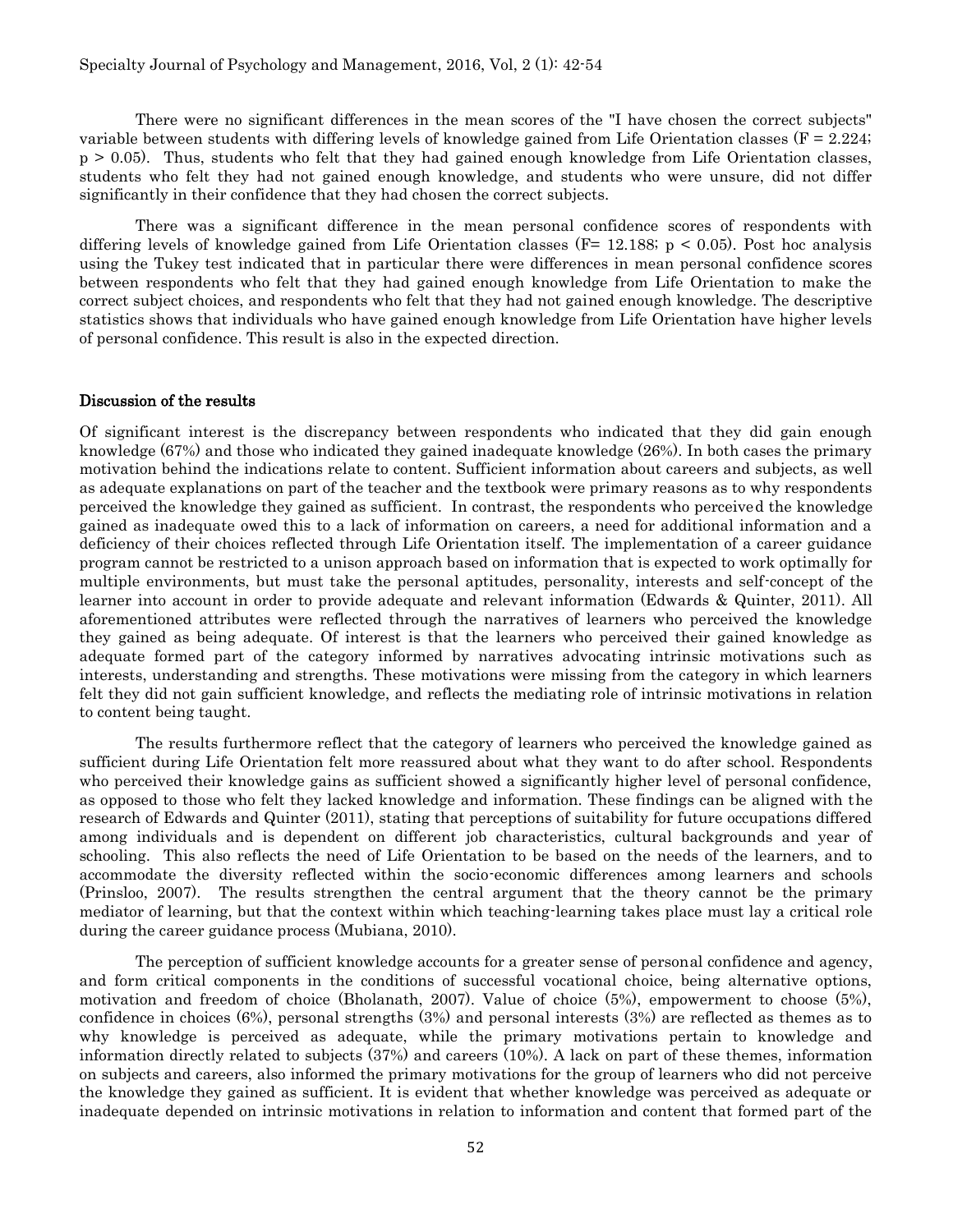process during teaching. The data reflects that content currently forms a dominant part of the discourse within the classroom, but that the discrepancy owed to how this information is internalized is attributed to more intrinsic motivations on part of learners and the manner in which they perceive career guidance to have contributed to the process as being adequate or inadequate.

The main limitation of this article can be ascribed to the fact that the data gathered focused on only one component of the teaching of Life Orientation, the views of the learners. Because of this, it would be of valuable insight to also incorporate the views of the teachers in future studies. In order to evaluate the effectiveness of Life Orientation, it is needed to have insight regarding the views of all stakeholders involved in the process.

## **Conclusion**

The implementation of Life Orientation as a prerequisite subject area for grade 10 to 12 learners have been met with great critique, while the effectiveness and change that it instils has been criticized and deemed insufficient. South Africa has been at forefront focus regarding globalization, multi-culturism and the emergence of an ever-changing workforce. With the teacher being a prime agent in interpreting policy and textbooks, it is critical to ensure that the content taught aligns with the needs of the learners as well as the needs of the post-schooling context. With each learner embodying different interests and aptitudes, primarily focusing on a uniform knowledge set is insufficient and impractical to the ideals of creating dynamic proactive citizens.

This paper reflects the discrepancy of learners who perceived the knowledge they gained as either appropriate or inappropriate during the career guidance component of Life Orientation. The discrepancy between theory and practice can highly be underscored by an overemphasis on a uniform knowledge being taught. Results show that the intrinsic profile of the learner plays a mediating role regarding the perception of knowledge gained, and that while sufficient information about careers and subjects are prime to perceiving career knowledge as sufficient, it is underscored by attributes such as being aligned with interests, aptitudes an understanding dependent on the learner. It is in turn evident that learners who do not perceive these factors as present during their guidance did not deem the knowledge they perceived as sufficient either. With a higher level of perceived knowledge gained, learners reflect higher personal confidence and agency, these being core pillars to becoming pro-active agents within society and more specifically, the dynamic workforce.

Teachers must reflect on the information and knowledge they transfer during career guidance and ensure that the information not only fits the content and aims of policy and textbooks, but also allows for the individual profiles of each learner to be taken into account during the shaping of themes to teach. Facilitators must gain a clear understanding of the intrinsic profiles of the learner, and in conjunction with the textbook ensure a more relevant teaching of content. This is especially applicable to the South African context which is characterized by the restoration of past inequalities and the diverse nature of learner-backgrounds, but is equally applicable at international level where career guidance programs aims to prepare individuals to function optimally within the globalized vocational setting.

## References

Allen, L.J. (2005). The appropriateness of Holland's Interest code typology for South African field guides. (Masters Dissertation), Nelson Mandela Metropolitan University, Port Elizabeth.

Bholanath, S. (2007). Effects of career guidance on grade 9 learner's readiness to make career choices. (Masters Dissertation), University of Zululand, Port Shepstone.

Chireshe, R. (2006). An Assessment of the Effectiveness of School Guidance and Counselling Services in Zimbabwean Secondary Schools. (Doctoral Thesis), University of South Africa, Pretoria.

Coetzee, M., & Esterhuizen, K. (2010). Psychological career resources and coping resources of the young unemployed African graduate: An exploratory study. South African Journal of Industrial Psychology, 36(1), 1 – 9.